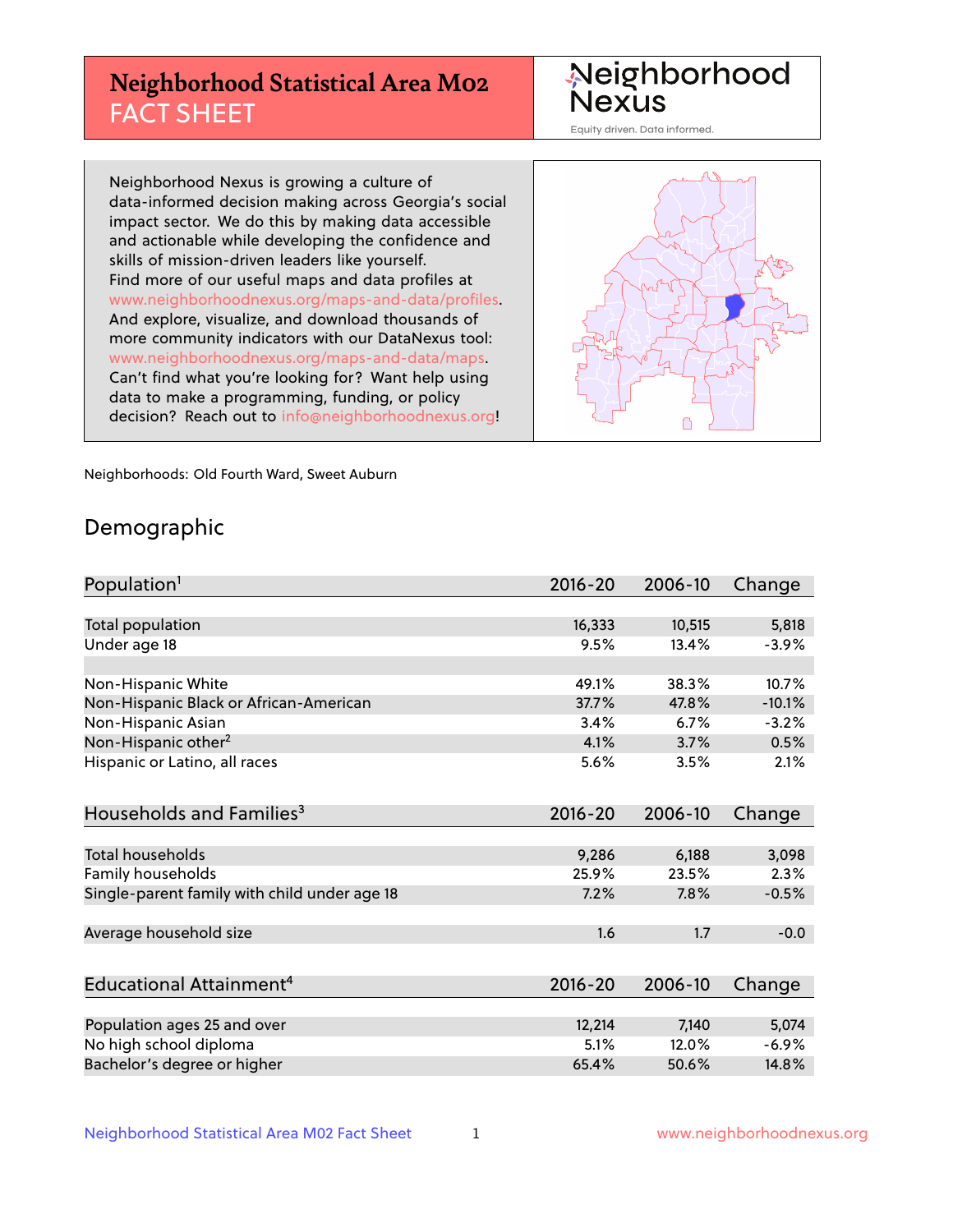# Change Measures, continued...

| Employment <sup>5</sup>                                 | $2016 - 20$ | 2006-10  | Change   |
|---------------------------------------------------------|-------------|----------|----------|
| Total workers residing in Neighborhood Statistical Area | 7,572       | 4,806    | 2,766    |
| Workers with earnings \$1250/month or less              | 13.6%       | 27.9%    | $-14.3%$ |
| Workers with earnings \$1251/month to \$3333/month      | 19.9%       | 41.7%    | $-21.8%$ |
| Workers with earnings greater than \$3333/month         | 66.5%       | 30.4%    | 36.1%    |
|                                                         |             |          |          |
| Total jobs located in Neighborhood Statistical Area     | 12,755      | 7,841    | 4,914    |
| Jobs with earnings \$1250/month or less                 | 16.2%       | 18.3%    | $-2.0%$  |
| Jobs with earnings \$1251/month to \$3333/month         | 23.2%       | 37.4%    | $-14.2%$ |
| Jobs with earnings greater than \$3333/month            | 60.6%       | 44.3%    | 16.3%    |
|                                                         |             |          |          |
| Jobs/workers ratio                                      | 1.7         | 1.6      | 0.1      |
|                                                         |             |          |          |
| Income and Poverty <sup>6</sup>                         | $2016 - 20$ | 2006-10  | Change   |
|                                                         |             |          |          |
| Median household income                                 | \$68,056    | \$42,044 | \$26,011 |
|                                                         |             |          |          |
| Population for whom poverty status is determined        | 15,151      | 10,357   | 4,794    |
| Population below poverty                                | 23.0%       | 30.8%    | $-7.8%$  |
| Housing'                                                | $2016 - 20$ | 2006-10  | Change   |
|                                                         |             |          |          |
| Total housing units                                     | 10,192      | 7,953    | 2,239    |
| Occupied housing units                                  | 91.1%       | 77.8%    | 13.3%    |
| Vacant housing units                                    | 8.9%        | 22.2%    | $-13.3%$ |
|                                                         |             |          |          |
| Occupied housing units                                  | 9,286       | 6,188    | 3,098    |
| Owner occupied housing units                            | 31.1%       | 31.3%    | $-0.2%$  |
| Renter occupied housing units                           | 68.9%       | 68.7%    | 0.2%     |
|                                                         |             |          |          |
| Access to a Vehicle <sup>8</sup>                        | $2016 - 20$ | 2006-10  | Change   |
|                                                         |             |          |          |
| Occupied housing units                                  | 9,286       | 6,188    | 3,098    |
| No vehicle available                                    | 22.0%       | 24.4%    | $-2.4%$  |
|                                                         |             |          |          |
| Crime Rates, per 10,000 Population <sup>9</sup>         | 2017-21     | 2012-16  | Change   |
|                                                         |             |          |          |
| All Part I crimes                                       | 557.5       | 833.0    | $-275.5$ |
| Violent crime                                           | 69.8        | 111.5    | $-41.7$  |
| Murder                                                  | 3.4         | 2.5      | 1.0      |
| Robbery                                                 | 24.6        | 63.8     | $-39.2$  |
| Aggravated assault                                      | 41.8        | 45.3     | $-3.5$   |
| Property crime                                          | 487.7       | 721.4    | $-233.7$ |
| <b>Burglary</b>                                         | 41.0        | 100.5    | $-59.4$  |
| Larceny                                                 | 388.9       | 500.7    | $-111.8$ |
| Vehicle theft                                           | 57.8        | 120.3    | $-62.5$  |
|                                                         |             |          |          |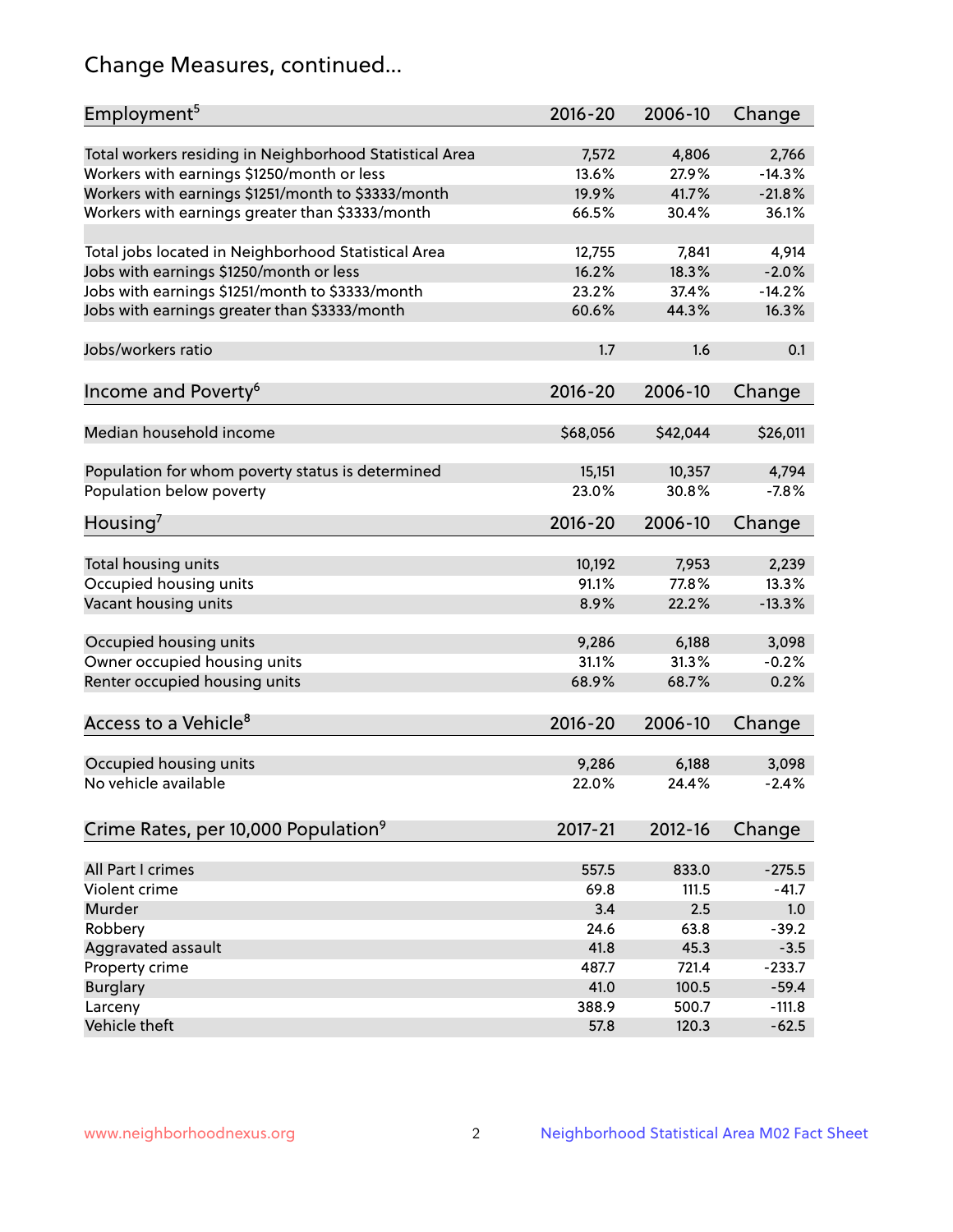# Current Data: Demographic

| Total population<br>16,333<br>±1,254<br>Male<br>46.1%<br>Female<br>53.9%<br>3.7%<br>$\pm$ 1.4%<br>Under 5 years<br>1.9%<br>5 to 9 years<br>2.7%<br>10 to 14 years<br>15 to 19 years<br>6.0%<br>10.9%<br>20 to 24 years<br>33.2%<br>25 to 34 years<br>35 to 44 years<br>15.9%<br>7.9%<br>45 to 54 years<br>3.5%<br>55 to 59 years<br>4.6%<br>60 to 64 years<br>7.2%<br>65 to 74 years<br>2.0%<br>75 to 84 years<br>85 years and over<br>0.4%<br>Median age (years)<br>32.4<br>Race and Ethnicity, 2016-20 <sup>11</sup><br><b>Estimate</b><br><b>Total population</b><br>16,333<br>Hispanic or Latino (of any race)<br>5.6%<br>Not Hispanic or Latino<br>94.4%<br>White alone<br>49.1%<br>Black or African American alone<br>37.7%<br>American Indian and Alaska Native alone<br>0.1%<br>Asian alone<br>3.4%<br>Native Hawaiian and other Pacific Islander alone<br>0.0%<br>0.1%<br>Some other race alone<br>3.9%<br>Two or more races<br>U.S. Citizenship Status, 2016-20 <sup>12</sup><br><b>Estimate</b><br>Foreign-born population<br>1,372<br>Naturalized U.S. citizen<br>50.9%<br>Not a U.S. citizen<br>49.1%<br>Citizen, Voting Age Population, 2016-20 <sup>13</sup><br>Estimate<br>Citizen, 18 and over population<br>14,103<br>Male<br>44.4% | Sex and Age, 2016-20 <sup>10</sup> | <b>Estimate</b> | Margin of Error |
|-------------------------------------------------------------------------------------------------------------------------------------------------------------------------------------------------------------------------------------------------------------------------------------------------------------------------------------------------------------------------------------------------------------------------------------------------------------------------------------------------------------------------------------------------------------------------------------------------------------------------------------------------------------------------------------------------------------------------------------------------------------------------------------------------------------------------------------------------------------------------------------------------------------------------------------------------------------------------------------------------------------------------------------------------------------------------------------------------------------------------------------------------------------------------------------------------------------------------------------------------------|------------------------------------|-----------------|-----------------|
| $\pm 2.0\%$<br>$\pm 4.6\%$<br>$\pm1.0\%$<br>$\pm1.0\%$<br>$\pm 2.1\%$<br>$\pm 2.4\%$<br>$\pm 2.9\%$<br>$\pm 4.0\%$<br>$\pm 1.6\%$<br>$\pm 1.2\%$<br>$\pm 2.1\%$<br>±1.9%<br>$\pm 1.2\%$<br>$\pm$ 0.4%<br>$\pm$ 0.4<br>Margin of Error<br>±1,254<br>±1.4%<br>$\pm1.8\%$<br>±2.4%<br>$\pm$ 5.0%<br>$\pm$ 0.2%<br>$\pm 1.2\%$<br>$\pm$ 0.2%<br>$\pm$ 0.4%<br>$\pm$ 3.7%<br>Margin of Error<br>$\pm$ 331<br>$\pm$ 13.0%<br>$\pm$ 12.6%<br>Margin of Error                                                                                                                                                                                                                                                                                                                                                                                                                                                                                                                                                                                                                                                                                                                                                                                                 |                                    |                 |                 |
|                                                                                                                                                                                                                                                                                                                                                                                                                                                                                                                                                                                                                                                                                                                                                                                                                                                                                                                                                                                                                                                                                                                                                                                                                                                       |                                    |                 |                 |
|                                                                                                                                                                                                                                                                                                                                                                                                                                                                                                                                                                                                                                                                                                                                                                                                                                                                                                                                                                                                                                                                                                                                                                                                                                                       |                                    |                 |                 |
|                                                                                                                                                                                                                                                                                                                                                                                                                                                                                                                                                                                                                                                                                                                                                                                                                                                                                                                                                                                                                                                                                                                                                                                                                                                       |                                    |                 |                 |
|                                                                                                                                                                                                                                                                                                                                                                                                                                                                                                                                                                                                                                                                                                                                                                                                                                                                                                                                                                                                                                                                                                                                                                                                                                                       |                                    |                 |                 |
|                                                                                                                                                                                                                                                                                                                                                                                                                                                                                                                                                                                                                                                                                                                                                                                                                                                                                                                                                                                                                                                                                                                                                                                                                                                       |                                    |                 |                 |
|                                                                                                                                                                                                                                                                                                                                                                                                                                                                                                                                                                                                                                                                                                                                                                                                                                                                                                                                                                                                                                                                                                                                                                                                                                                       |                                    |                 |                 |
|                                                                                                                                                                                                                                                                                                                                                                                                                                                                                                                                                                                                                                                                                                                                                                                                                                                                                                                                                                                                                                                                                                                                                                                                                                                       |                                    |                 |                 |
|                                                                                                                                                                                                                                                                                                                                                                                                                                                                                                                                                                                                                                                                                                                                                                                                                                                                                                                                                                                                                                                                                                                                                                                                                                                       |                                    |                 |                 |
|                                                                                                                                                                                                                                                                                                                                                                                                                                                                                                                                                                                                                                                                                                                                                                                                                                                                                                                                                                                                                                                                                                                                                                                                                                                       |                                    |                 |                 |
|                                                                                                                                                                                                                                                                                                                                                                                                                                                                                                                                                                                                                                                                                                                                                                                                                                                                                                                                                                                                                                                                                                                                                                                                                                                       |                                    |                 |                 |
|                                                                                                                                                                                                                                                                                                                                                                                                                                                                                                                                                                                                                                                                                                                                                                                                                                                                                                                                                                                                                                                                                                                                                                                                                                                       |                                    |                 |                 |
|                                                                                                                                                                                                                                                                                                                                                                                                                                                                                                                                                                                                                                                                                                                                                                                                                                                                                                                                                                                                                                                                                                                                                                                                                                                       |                                    |                 |                 |
|                                                                                                                                                                                                                                                                                                                                                                                                                                                                                                                                                                                                                                                                                                                                                                                                                                                                                                                                                                                                                                                                                                                                                                                                                                                       |                                    |                 |                 |
|                                                                                                                                                                                                                                                                                                                                                                                                                                                                                                                                                                                                                                                                                                                                                                                                                                                                                                                                                                                                                                                                                                                                                                                                                                                       |                                    |                 |                 |
|                                                                                                                                                                                                                                                                                                                                                                                                                                                                                                                                                                                                                                                                                                                                                                                                                                                                                                                                                                                                                                                                                                                                                                                                                                                       |                                    |                 |                 |
|                                                                                                                                                                                                                                                                                                                                                                                                                                                                                                                                                                                                                                                                                                                                                                                                                                                                                                                                                                                                                                                                                                                                                                                                                                                       |                                    |                 |                 |
|                                                                                                                                                                                                                                                                                                                                                                                                                                                                                                                                                                                                                                                                                                                                                                                                                                                                                                                                                                                                                                                                                                                                                                                                                                                       |                                    |                 |                 |
|                                                                                                                                                                                                                                                                                                                                                                                                                                                                                                                                                                                                                                                                                                                                                                                                                                                                                                                                                                                                                                                                                                                                                                                                                                                       |                                    |                 |                 |
|                                                                                                                                                                                                                                                                                                                                                                                                                                                                                                                                                                                                                                                                                                                                                                                                                                                                                                                                                                                                                                                                                                                                                                                                                                                       |                                    |                 |                 |
|                                                                                                                                                                                                                                                                                                                                                                                                                                                                                                                                                                                                                                                                                                                                                                                                                                                                                                                                                                                                                                                                                                                                                                                                                                                       |                                    |                 |                 |
|                                                                                                                                                                                                                                                                                                                                                                                                                                                                                                                                                                                                                                                                                                                                                                                                                                                                                                                                                                                                                                                                                                                                                                                                                                                       |                                    |                 |                 |
|                                                                                                                                                                                                                                                                                                                                                                                                                                                                                                                                                                                                                                                                                                                                                                                                                                                                                                                                                                                                                                                                                                                                                                                                                                                       |                                    |                 |                 |
|                                                                                                                                                                                                                                                                                                                                                                                                                                                                                                                                                                                                                                                                                                                                                                                                                                                                                                                                                                                                                                                                                                                                                                                                                                                       |                                    |                 |                 |
|                                                                                                                                                                                                                                                                                                                                                                                                                                                                                                                                                                                                                                                                                                                                                                                                                                                                                                                                                                                                                                                                                                                                                                                                                                                       |                                    |                 |                 |
|                                                                                                                                                                                                                                                                                                                                                                                                                                                                                                                                                                                                                                                                                                                                                                                                                                                                                                                                                                                                                                                                                                                                                                                                                                                       |                                    |                 |                 |
|                                                                                                                                                                                                                                                                                                                                                                                                                                                                                                                                                                                                                                                                                                                                                                                                                                                                                                                                                                                                                                                                                                                                                                                                                                                       |                                    |                 |                 |
|                                                                                                                                                                                                                                                                                                                                                                                                                                                                                                                                                                                                                                                                                                                                                                                                                                                                                                                                                                                                                                                                                                                                                                                                                                                       |                                    |                 |                 |
|                                                                                                                                                                                                                                                                                                                                                                                                                                                                                                                                                                                                                                                                                                                                                                                                                                                                                                                                                                                                                                                                                                                                                                                                                                                       |                                    |                 |                 |
|                                                                                                                                                                                                                                                                                                                                                                                                                                                                                                                                                                                                                                                                                                                                                                                                                                                                                                                                                                                                                                                                                                                                                                                                                                                       |                                    |                 |                 |
|                                                                                                                                                                                                                                                                                                                                                                                                                                                                                                                                                                                                                                                                                                                                                                                                                                                                                                                                                                                                                                                                                                                                                                                                                                                       |                                    |                 |                 |
|                                                                                                                                                                                                                                                                                                                                                                                                                                                                                                                                                                                                                                                                                                                                                                                                                                                                                                                                                                                                                                                                                                                                                                                                                                                       |                                    |                 |                 |
| $\pm$ 1,139<br>$\pm 2.5\%$                                                                                                                                                                                                                                                                                                                                                                                                                                                                                                                                                                                                                                                                                                                                                                                                                                                                                                                                                                                                                                                                                                                                                                                                                            |                                    |                 |                 |
|                                                                                                                                                                                                                                                                                                                                                                                                                                                                                                                                                                                                                                                                                                                                                                                                                                                                                                                                                                                                                                                                                                                                                                                                                                                       |                                    |                 |                 |
|                                                                                                                                                                                                                                                                                                                                                                                                                                                                                                                                                                                                                                                                                                                                                                                                                                                                                                                                                                                                                                                                                                                                                                                                                                                       |                                    |                 |                 |
| $\pm$ 5.1%                                                                                                                                                                                                                                                                                                                                                                                                                                                                                                                                                                                                                                                                                                                                                                                                                                                                                                                                                                                                                                                                                                                                                                                                                                            | Female                             | 55.6%           |                 |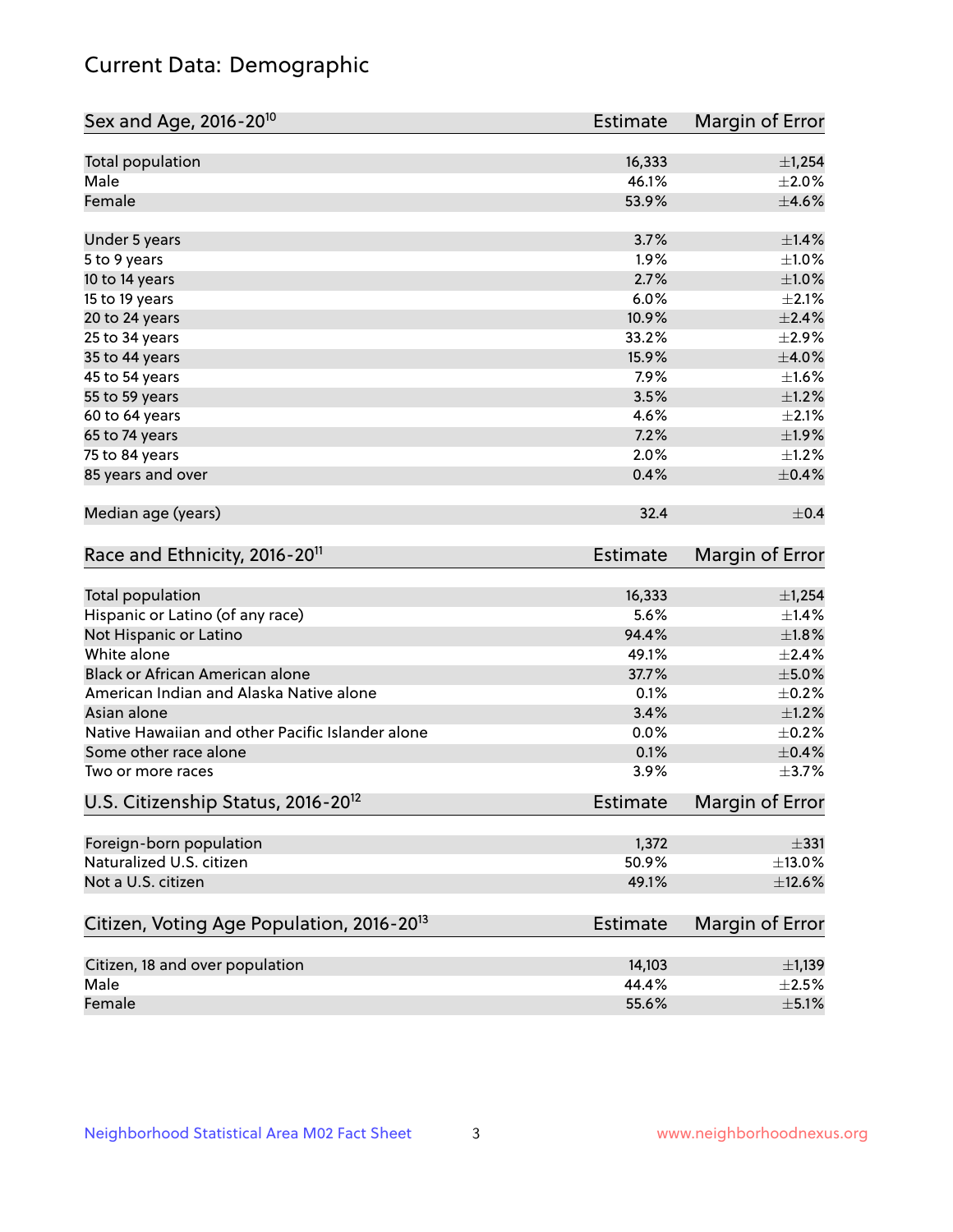# Current Data: Economic

| Income, 2016-20 <sup>14</sup>                                     | <b>Estimate</b> | Margin of Error |
|-------------------------------------------------------------------|-----------------|-----------------|
| All households                                                    | 9,286           | $\pm 716$       |
| Less than \$10,000                                                | 13.5%           | $\pm$ 4.0%      |
| \$10,000 to \$14,999                                              | 8.4%            | $\pm$ 3.9%      |
| \$15,000 to \$24,999                                              | 4.8%            | $\pm 1.7\%$     |
| \$25,000 to \$34,999                                              | 4.3%            | $\pm 2.0\%$     |
|                                                                   |                 |                 |
| \$35,000 to \$49,999                                              | 7.2%<br>16.5%   | $\pm 2.0\%$     |
| \$50,000 to \$74,999                                              |                 | $\pm$ 3.9%      |
| \$75,000 to \$99,999                                              | 12.0%           | $\pm 3.6\%$     |
| \$100,000 to \$149,999                                            | 17.1%           | ±3.3%           |
| \$150,000 to \$199,999                                            | 5.4%            | $\pm 1.6\%$     |
| \$200,000 or more                                                 | 10.8%           | $\pm 2.1\%$     |
| Median household income (dollars)                                 | \$68,056        | $\pm$ 3,018     |
| Mean household income (dollars)                                   | \$89,961        | ±5,287          |
| Households with earnings                                          | 81.9%           | $\pm 2.2\%$     |
| Mean earnings (dollars)                                           | \$101,461       | ±5,943          |
| Households with Social Security                                   | 15.8%           | $\pm$ 4.5%      |
| Mean Social Security income (dollars)                             | \$13,451        | $\pm 2,731$     |
| Households with retirement income                                 | 7.0%            | $\pm 2.4\%$     |
| Mean retirement income (dollars)                                  | \$23,474        | ±10,244         |
| Households with Supplemental Security Income                      | 4.2%            | ±1.9%           |
| Mean Supplemental Security Income (dollars)                       | \$7,002         | $\pm 2,533$     |
| Households with cash public assistance income                     | 0.7%            | $\pm$ 0.7%      |
| Mean cash public assistance income (dollars)                      | \$0             | $\pm 0$         |
| Households with Food Stamp/SNAP benefits in the past 12<br>months | 12.8%           | $\pm 4.5\%$     |
| Family households                                                 | 2,401           | $\pm$ 387       |
| Less than \$10,000                                                | 8.2%            | $\pm$ 8.5%      |
| \$10,000 to \$14,999                                              | 5.8%            | ±4.2%           |
| \$15,000 to \$24,999                                              | 5.5%            | $\pm$ 4.3%      |
| \$25,000 to \$34,999                                              | 3.7%            | $\pm$ 3.9%      |
| \$35,000 to \$49,999                                              | 3.3%            | $\pm$ 3.7%      |
| \$50,000 to \$74,999                                              | 11.9%           | $\pm$ 4.4%      |
| \$75,000 to \$99,999                                              | 4.5%            | $\pm 2.6\%$     |
| \$100,000 to \$149,999                                            | 21.2%           | $\pm$ 9.1%      |
| \$150,000 to \$199,999                                            |                 | $\pm$ 3.7%      |
|                                                                   | 9.7%            |                 |
| \$200,000 or more                                                 | 26.4%           | $\pm$ 6.4%      |
| Median family income (dollars)<br>Mean family income (dollars)    | \$123,987       | ±10,657         |
|                                                                   | \$135,515       | ±15,023         |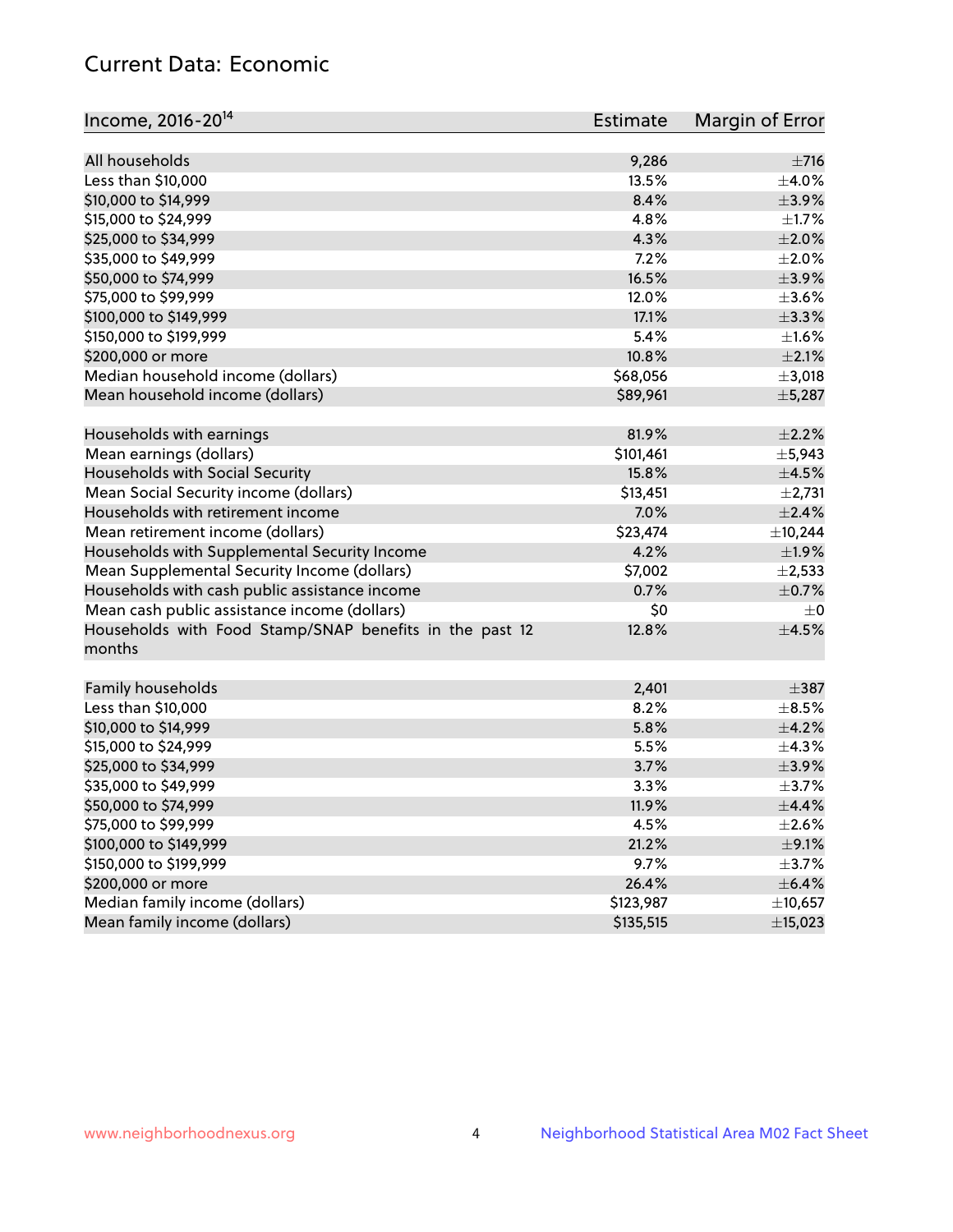# Current Data: Economic, continued...

| Income, 2016-20, continued <sup>15</sup>                                                   | <b>Estimate</b> | Margin of Error        |
|--------------------------------------------------------------------------------------------|-----------------|------------------------|
|                                                                                            |                 |                        |
| Nonfamily households                                                                       | 6,885           | $\pm$ 674              |
| Median nonfamily income (dollars)                                                          | \$61,144        | ±3,285                 |
| Mean nonfamily income (dollars)                                                            | \$73,923        | ±5,753                 |
| Median earnings for workers (dollars)                                                      | \$57,807        | ±2,339                 |
| Median earnings for male full-time, year-round workers<br>(dollars)                        | \$78,016        | $\pm$ 4,436            |
| Median earnings for female full-time, year-round workers<br>(dollars)                      | \$65,325        | $\pm 2,128$            |
| Per capita income (dollars)                                                                | \$51,760        | $\pm 2,579$            |
| Families Below Poverty Level, 2016-20 <sup>16</sup>                                        | <b>Estimate</b> | <b>Margin of Error</b> |
|                                                                                            |                 |                        |
| <b>All Families</b>                                                                        | 2,401           | $\pm$ 387              |
| Percent below poverty                                                                      | 16.8%           | $\pm$ 9.6%             |
| Families with related children under 18 years                                              | 913             | $\pm 295$              |
| Percent below poverty                                                                      | 38.6%           | ±22.7%                 |
| Families with related children under 5 years only                                          | 213             | $\pm$ 140              |
| Percent below poverty                                                                      | 46.4%           | ±42.8%                 |
| Married couple families                                                                    | 1,546           | $\pm 298$              |
| Percent below poverty                                                                      | 2.8%            | $\pm$ 4.0%             |
| Married couple families with related children under 18 years                               | 202             | ±98                    |
| Percent below poverty                                                                      | 0.1%            | ±18.5%                 |
| Married couple families with related children under 5 years                                | 114             | $\pm 75$               |
| Percent below poverty                                                                      | $0.0\%$         | $\pm$ 32.8%            |
|                                                                                            |                 |                        |
| Families with female householder, no spouse present                                        | 728             | $\pm 269$              |
| Percent below poverty                                                                      | 49.2%           | ±26.0%                 |
| Families with female householder, no spouse present with                                   | 638             | $\pm 259$              |
| related children under 18 years                                                            |                 |                        |
| Percent below poverty                                                                      | 55.2%           | ±28.3%                 |
| Families with female householder, no spouse present with<br>related children under 5 years | 99              | $\pm$ 106              |
| Percent below poverty                                                                      | 100.0%          | ±146.7%                |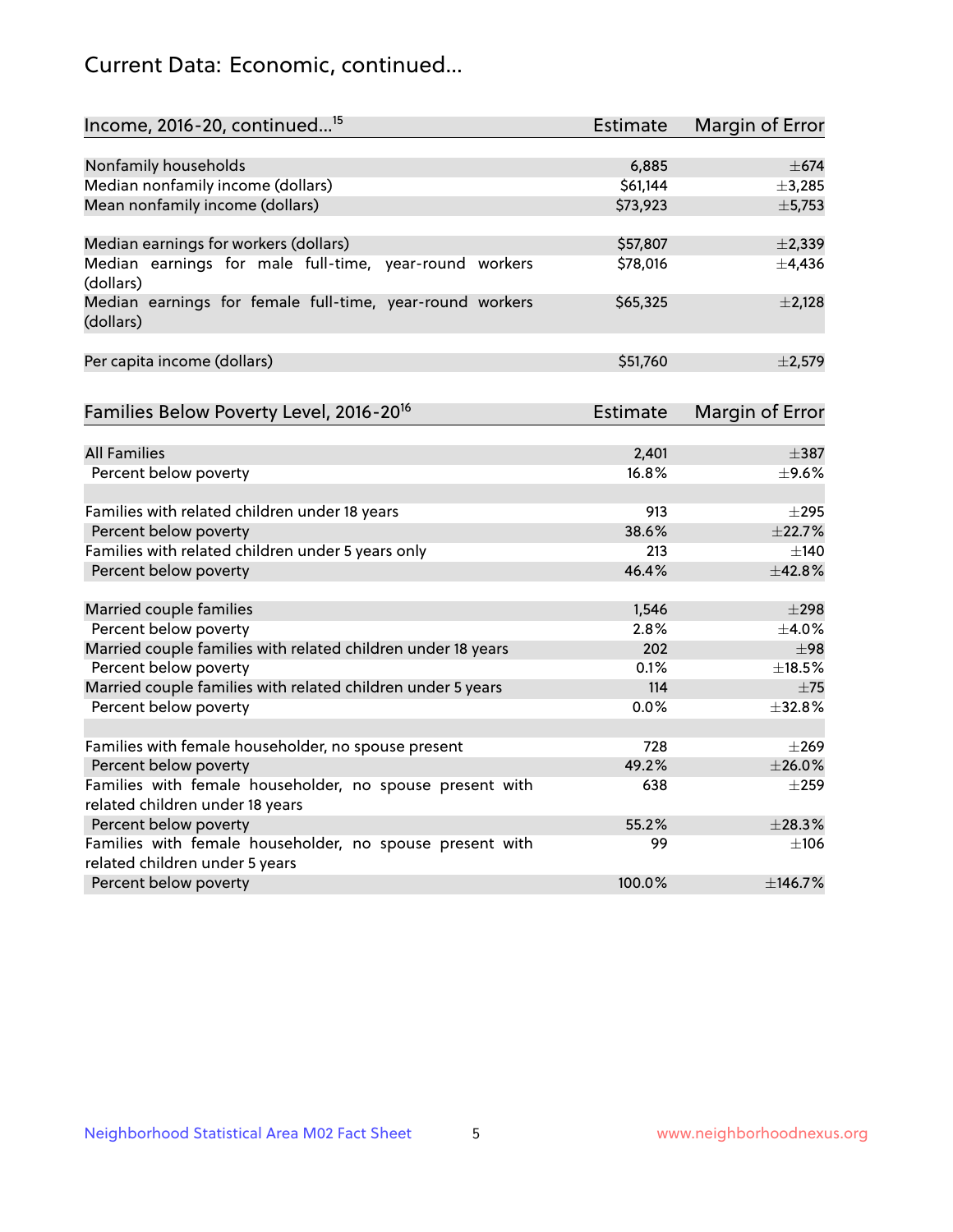# Current Data: Economic, continued...

| People Below Poverty Level, 2016-20 <sup>17</sup> | <b>Estimate</b>       | Margin of Error |
|---------------------------------------------------|-----------------------|-----------------|
|                                                   |                       |                 |
| Total population                                  | 15,151                | $\pm$ 1,184     |
| Percent below poverty                             | 23.0%                 | $\pm$ 5.4%      |
| Population under 18 years                         | 1,554                 | $\pm$ 394       |
| Percent below poverty                             | 32.8%                 | ±15.4%          |
| Population 18 years and over                      | 13,597                | $\pm$ 1,129     |
| Percent below poverty                             | 21.9%                 | $\pm$ 5.3%      |
| Population 18 to 64 years                         | 12,090                | $\pm$ 1,064     |
| Percent below poverty                             | 21.0%                 | $\pm$ 5.8%      |
| Population 65 years and over                      | 1,506                 | $\pm$ 376       |
| Percent below poverty                             | 29.5%                 | $\pm$ 9.3%      |
| Poverty by Race/Ethnicity 2016-20 <sup>18</sup>   | م <del>اد Fetim</del> | Margin of Error |

| TOVERY DY RACE/LUTTICILY, 2010-20 | LSUIIIQUE | <b>IVIALYILL VI LILVI</b> |
|-----------------------------------|-----------|---------------------------|
|                                   |           |                           |
| Non-Hispanic White population     | 7,658     | $\pm 712$                 |
| Percent below poverty             | 9.5%      | $\pm 4.5\%$               |
| <b>Black population</b>           | 5,571     | $\pm$ 904                 |
| Percent below poverty             | 39.8%     | $\pm$ 9.3%                |
| Asian population                  | 502       | $\pm$ 195                 |
| Percent below poverty             | 13.5%     | $\pm$ 16.4%               |
| Hispanic or Latino population     | 865       | $\pm 230$                 |
| Percent below poverty             | 12.0%     | $\pm$ 8.5%                |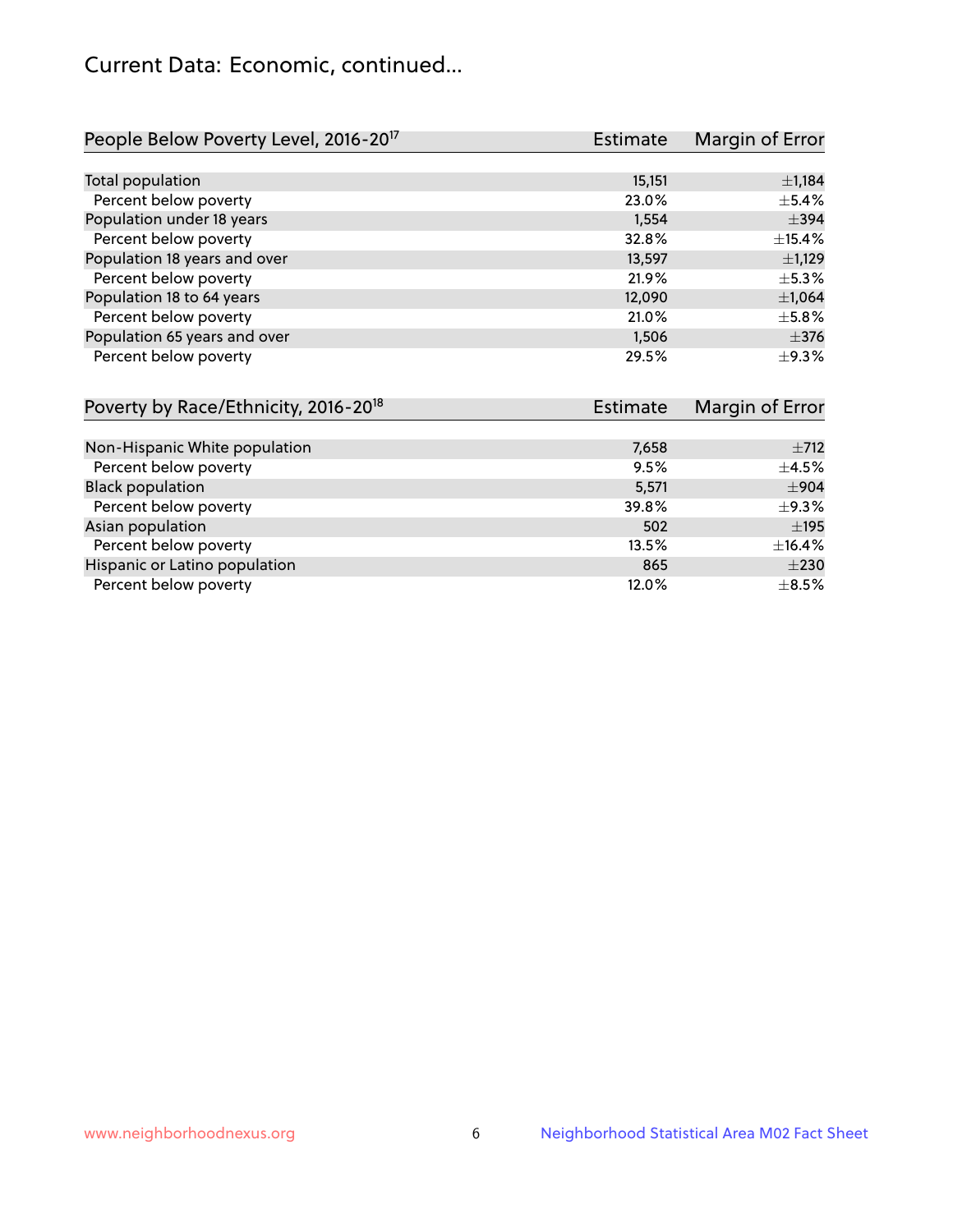# Current Data: Employment

| Employment Status, 2016-20 <sup>19</sup>                      | Estimate        | Margin of Error |
|---------------------------------------------------------------|-----------------|-----------------|
|                                                               |                 |                 |
| Population 16 years and over                                  | 14,928          | $\pm$ 1,182     |
| In labor force                                                | 70.9%           | $\pm1.8\%$      |
| Civilian labor force                                          | 70.7%           | $\pm1.8\%$      |
| Employed                                                      | 67.6%           | $\pm1.5\%$      |
| Unemployed                                                    | 3.1%            | $\pm 2.2\%$     |
| <b>Armed Forces</b>                                           | 0.2%            | $\pm 1.2\%$     |
| Not in labor force                                            | 29.1%           | $\pm$ 4.9%      |
| Civilian labor force                                          | 10,554          | $\pm$ 879       |
| <b>Unemployment Rate</b>                                      | 4.3%            | $\pm$ 3.2%      |
|                                                               |                 |                 |
| Females 16 years and over                                     | 8,210           | $\pm$ 974       |
| In labor force                                                | 66.1%           | $\pm 2.0\%$     |
| Civilian labor force                                          | 66.1%           | $\pm 2.0\%$     |
| Employed                                                      | 62.2%           | $\pm$ 0.9%      |
| Own children of the householder under 6 years                 | 647             | $\pm 234$       |
| All parents in family in labor force                          | 93.2%           | ±16.3%          |
| Own children of the householder 6 to 17 years                 | 907             | $\pm 242$       |
| All parents in family in labor force                          | 92.3%           | $\pm 10.5\%$    |
| Industry, 2016-20 <sup>20</sup>                               | <b>Estimate</b> | Margin of Error |
|                                                               |                 |                 |
| Civilian employed population 16 years and over                | 10,096          | ±831            |
| Agriculture, forestry, fishing and hunting, and mining        | 0.0%            | $\pm$ 0.5%      |
| Construction                                                  | 1.8%            | $\pm 1.1\%$     |
| Manufacturing                                                 | 4.3%            | $\pm$ 1.4%      |
| Wholesale trade                                               | 1.7%            | $\pm 0.8\%$     |
| Retail trade                                                  | 5.9%            | ±1.9%           |
| Transportation and warehousing, and utilities                 | 5.7%            | $\pm 1.8\%$     |
| Information                                                   | 5.7%            | $\pm1.8\%$      |
| Finance and insurance, and real estate and rental and leasing | 10.5%           | $\pm 3.6\%$     |
| Professional, scientific, and management, and administrative  | 26.3%           | $\pm 2.7\%$     |
| and waste management services                                 |                 |                 |
| Educational services, and health care and social assistance   | 23.2%           | ±3.3%           |
| Arts, entertainment, and recreation, and accommodation and    | 7.4%            | $\pm 2.1\%$     |
| food services                                                 |                 |                 |
| Other services, except public administration                  | 4.3%            | $\pm$ 1.7%      |
| Public administration                                         | 3.4%            | $\pm 1.3\%$     |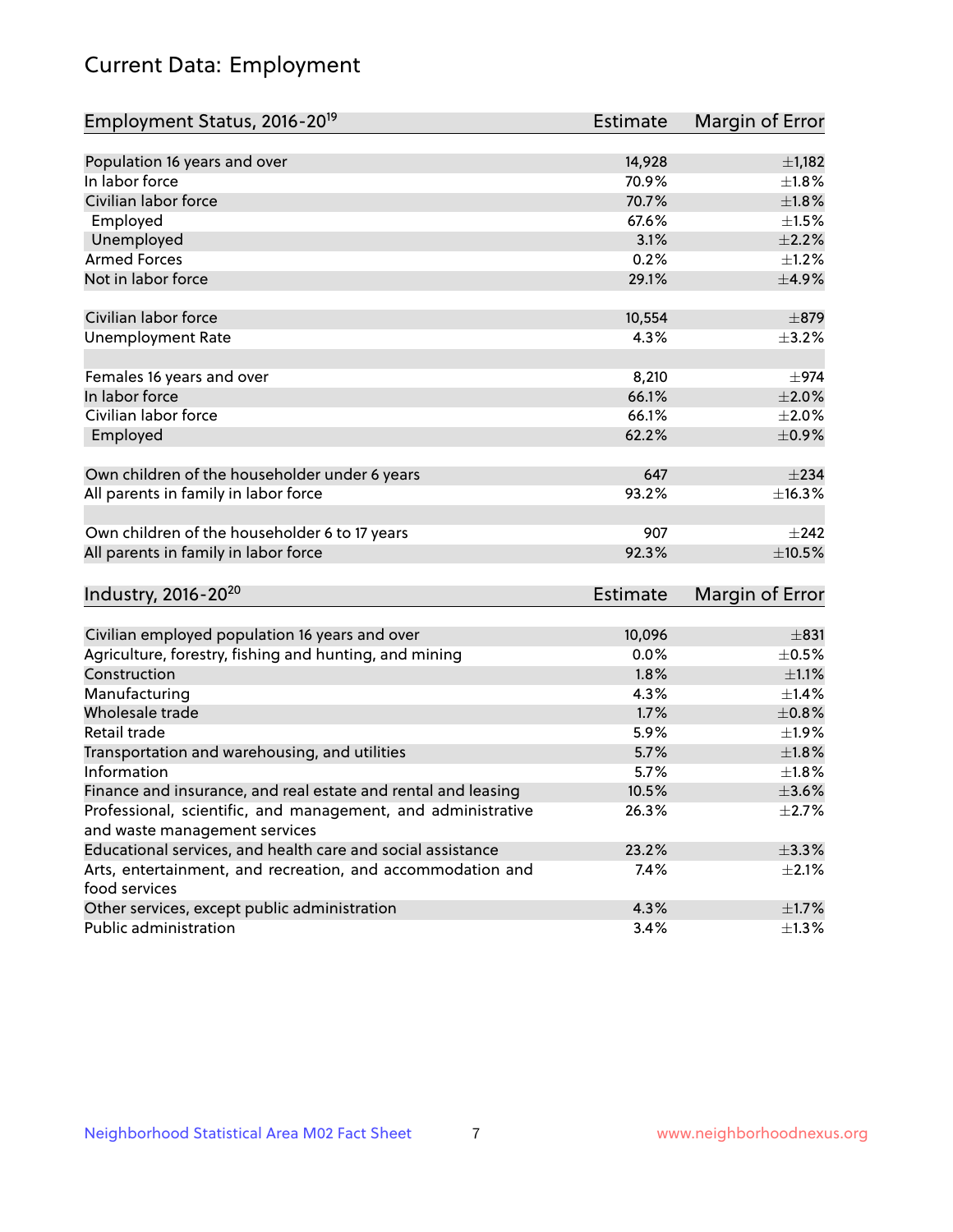# Current Data: Employment, continued...

| Occupation, 2016-20 <sup>21</sup>                                                                       | Estimate        | Margin of Error |
|---------------------------------------------------------------------------------------------------------|-----------------|-----------------|
| Civilian employed population 16 years and over                                                          | 10,096          | $\pm$ 831       |
| Management, business, science, and arts occupations                                                     | 70.1%           | $\pm 2.7\%$     |
| Service occupations                                                                                     | 8.9%            | $\pm 2.5\%$     |
| Sales and office occupations                                                                            | 15.1%           | $\pm 2.6\%$     |
| Natural resources, construction, and maintenance occupations                                            | 1.8%            | $\pm 1.2\%$     |
| Production, transportation, and material moving occupations                                             | 4.0%            | $\pm1.6\%$      |
| Class of Worker, 2016-20 <sup>22</sup>                                                                  | <b>Estimate</b> | Margin of Error |
| Civilian employed population 16 years and over                                                          | 10,096          | $\pm$ 831       |
| Private wage and salary workers                                                                         | 84.5%           | $\pm 1.8\%$     |
| Government workers                                                                                      | 12.3%           | $\pm 2.5\%$     |
| Self-employed in own not incorporated business workers                                                  | 3.1%            | $\pm 1.2\%$     |
| Unpaid family workers                                                                                   | 0.2%            | $\pm$ 0.6%      |
|                                                                                                         |                 |                 |
| Job Flows, 2019 <sup>23</sup>                                                                           |                 | 2019            |
| Total Jobs in Neighborhood Statistical Area                                                             |                 | 12,755          |
| Held by residents of Neighborhood Statistical Area                                                      |                 | 2.3%            |
| Held by non-residents of Neighborhood Statistical Area                                                  |                 | 97.7%           |
| Jobs by Industry Sector, 2019 <sup>24</sup>                                                             |                 | 2019            |
| Total Jobs in Neighborhood Statistical Area                                                             |                 | 12,755          |
| <b>Goods Producing sectors</b>                                                                          |                 | 2.1%            |
| Trade, Transportation, and Utilities sectors                                                            |                 | 19.3%           |
| All Other Services sectors                                                                              |                 | 78.6%           |
| Total Jobs in Neighborhood Statistical<br>held<br>by<br>Area<br>Neighborhood Statistical Area residents |                 | 298             |
| <b>Goods Producing sectors</b>                                                                          |                 | 2.7%            |
| Trade, Transportation, and Utilities sectors                                                            |                 | 7.0%            |
| All Other Services sectors                                                                              |                 | 90.3%           |
| Jobs by Earnings, 2019 <sup>25</sup>                                                                    |                 | 2019            |
| Total Jobs in Neighborhood Statistical Area                                                             |                 | 12,755          |
| Jobs with earnings \$1250/month or less                                                                 |                 | 16.2%           |
| Jobs with earnings \$1251/month to \$3333/month                                                         |                 | 23.2%           |
| Jobs with earnings greater than \$3333/month                                                            |                 | 60.6%           |
| Neighborhood Statistical<br>Jobs<br>in<br>held<br>by<br>Total<br>Area                                   |                 | 298             |
| Neighborhood Statistical Area residents                                                                 |                 |                 |
| Jobs with earnings \$1250/month or less                                                                 |                 | 15.1%           |
| Jobs with earnings \$1251/month to \$3333/month                                                         |                 | 19.8%           |
| Jobs with earnings greater than \$3333/month                                                            |                 | 65.1%           |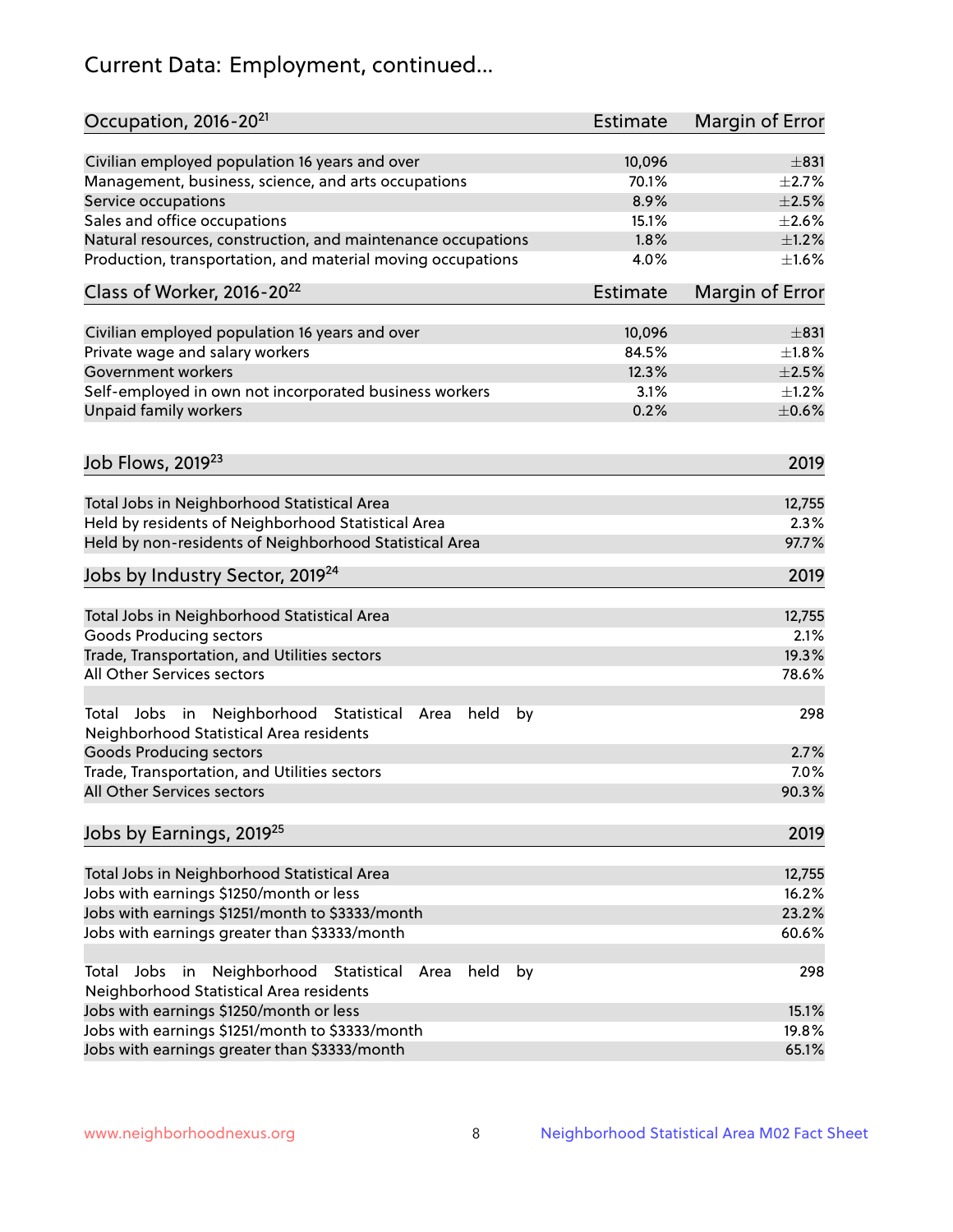# Current Data: Employment, continued...

| Jobs by Age of Worker, 2019 <sup>26</sup>                                                      | 2019   |
|------------------------------------------------------------------------------------------------|--------|
|                                                                                                |        |
| Total Jobs in Neighborhood Statistical Area                                                    | 12,755 |
| Jobs with workers age 29 or younger                                                            | 24.6%  |
| Jobs with workers age 30 to 54                                                                 | 59.2%  |
| Jobs with workers age 55 or older                                                              | 16.2%  |
|                                                                                                |        |
| Total Jobs in Neighborhood Statistical Area held by<br>Neighborhood Statistical Area residents | 298    |
| Jobs with workers age 29 or younger                                                            | 37.9%  |
| Jobs with workers age 30 to 54                                                                 | 50.7%  |
| Jobs with workers age 55 or older                                                              | 11.4%  |

### Current Data: Education

| School Enrollment, 2016-20 <sup>27</sup>       | <b>Estimate</b> | Margin of Error |
|------------------------------------------------|-----------------|-----------------|
|                                                |                 |                 |
| Population 3 years and over enrolled in school | 3,711           | $\pm$ 595       |
| Nursery school, preschool                      | 4.6%            | $+3.1%$         |
| Kindergarten                                   | $1.3\%$         | $\pm$ 2.4%      |
| Elementary school (grades 1-8)                 | 17.9%           | $+4.6%$         |
| High school (grades 9-12)                      | 6.6%            | $\pm$ 2.9%      |
| College or graduate school                     | 69.7%           | $\pm$ 7.8%      |

| Educational Attainment, 2016-20 <sup>28</sup> | Estimate | Margin of Error |
|-----------------------------------------------|----------|-----------------|
|                                               |          |                 |
| Population 25 years and over                  | 12,214   | $\pm$ 1,006     |
| Less than 9th grade                           | 1.3%     | $\pm 1.2\%$     |
| 9th to 12th grade, no diploma                 | 3.8%     | $\pm 2.0\%$     |
| High school graduate (includes equivalency)   | 14.3%    | $\pm$ 5.3%      |
| Some college, no degree                       | 11.1%    | $\pm 2.3\%$     |
| Associate's degree                            | 4.1%     | $\pm$ 1.4%      |
| Bachelor's degree                             | 34.8%    | $\pm$ 3.1%      |
| Graduate or professional degree               | 30.6%    | $\pm$ 3.1%      |
|                                               |          |                 |
| Percent high school graduate or higher        | 94.9%    | $+3.2%$         |
| Percent bachelor's degree or higher           | 65.4%    | $\pm 2.2\%$     |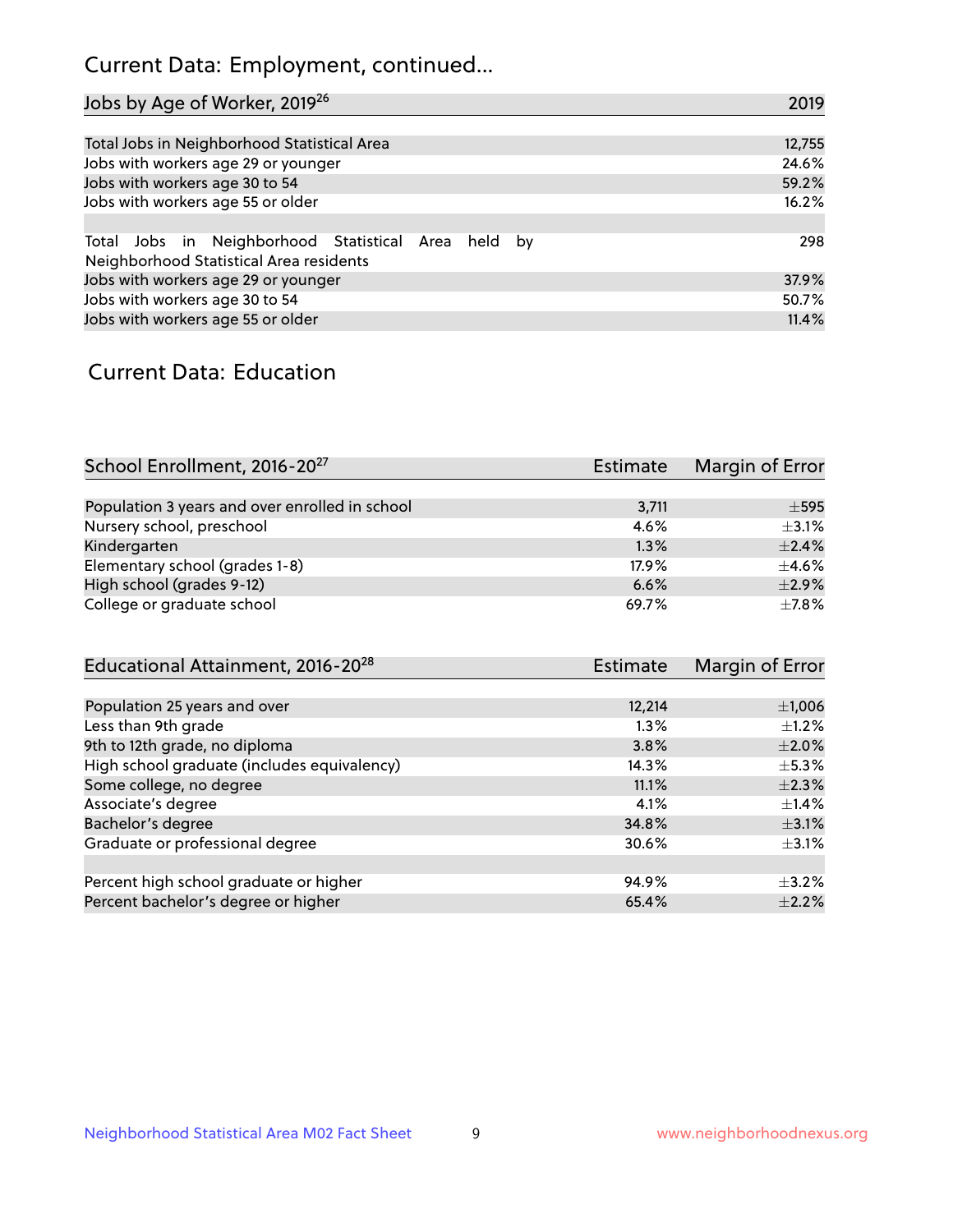# Current Data: Housing

| Households by Type, 2016-20 <sup>29</sup>            | <b>Estimate</b> | Margin of Error |
|------------------------------------------------------|-----------------|-----------------|
|                                                      |                 |                 |
| <b>Total households</b>                              | 9,286           | ±716            |
| Family households (families)                         | 25.9%           | $\pm$ 3.7%      |
| With own children under 18 years                     | 9.8%            | $\pm 2.9\%$     |
| Married-couple family                                | 16.6%           | ±2.9%           |
| With own children of the householder under 18 years  | 2.2%            | $\pm1.0\%$      |
| Male householder, no spouse present, family          | 1.4%            | $\pm 1.1\%$     |
| With own children of the householder under 18 years  | 0.8%            | ±1.0%           |
| Female householder, no spouse present, family        | 7.8%            | $\pm 2.6\%$     |
| With own children of the householder under 18 years  | 6.9%            | $\pm 2.5\%$     |
| Nonfamily households                                 | 74.1%           | $\pm 4.5\%$     |
| Householder living alone                             | 56.2%           | ±4.8%           |
| 65 years and over                                    | 9.4%            | $\pm 2.5\%$     |
|                                                      |                 |                 |
| Households with one or more people under 18 years    | 9.8%            | $\pm 2.8\%$     |
| Households with one or more people 65 years and over | 13.0%           | $\pm 3.1\%$     |
| Average household size                               | 1.62            | $\pm$ 0.02      |
| Average family size                                  | 2.39            | $\pm$ 0.53      |
|                                                      |                 |                 |
| Housing Occupancy, 2016-20 <sup>30</sup>             | <b>Estimate</b> | Margin of Error |
| Total housing units                                  | 10,192          | $\pm 702$       |
| Occupied housing units                               | 91.1%           | $\pm$ 3.1%      |
| Vacant housing units                                 | 8.9%            | $\pm 2.2\%$     |
|                                                      |                 |                 |
| Homeowner vacancy rate                               | 1.4             | ±1.9            |
| Rental vacancy rate                                  | 3.8             | $\pm 2.1$       |
| Units in Structure, 2016-20 <sup>31</sup>            | <b>Estimate</b> | Margin of Error |
| Total housing units                                  | 10,192          | $\pm 702$       |
| 1-unit, detached                                     | 10.7%           | $\pm$ 1.7%      |
| 1-unit, attached                                     | 4.6%            | $\pm1.5\%$      |
| 2 units                                              | 1.1%            | $\pm$ 0.8%      |
| 3 or 4 units                                         | 5.5%            | ±1.8%           |
|                                                      | 5.4%            | $\pm 1.5\%$     |
| 5 to 9 units<br>10 to 19 units                       | 8.8%            | $\pm$ 3.4%      |
|                                                      |                 |                 |
| 20 or more units                                     | 63.5%           | $\pm$ 5.0%      |
| Mobile home                                          | 0.5%            | $\pm$ 0.7%      |
| Boat, RV, van, etc.                                  | $0.0\%$         | $\pm$ 0.4%      |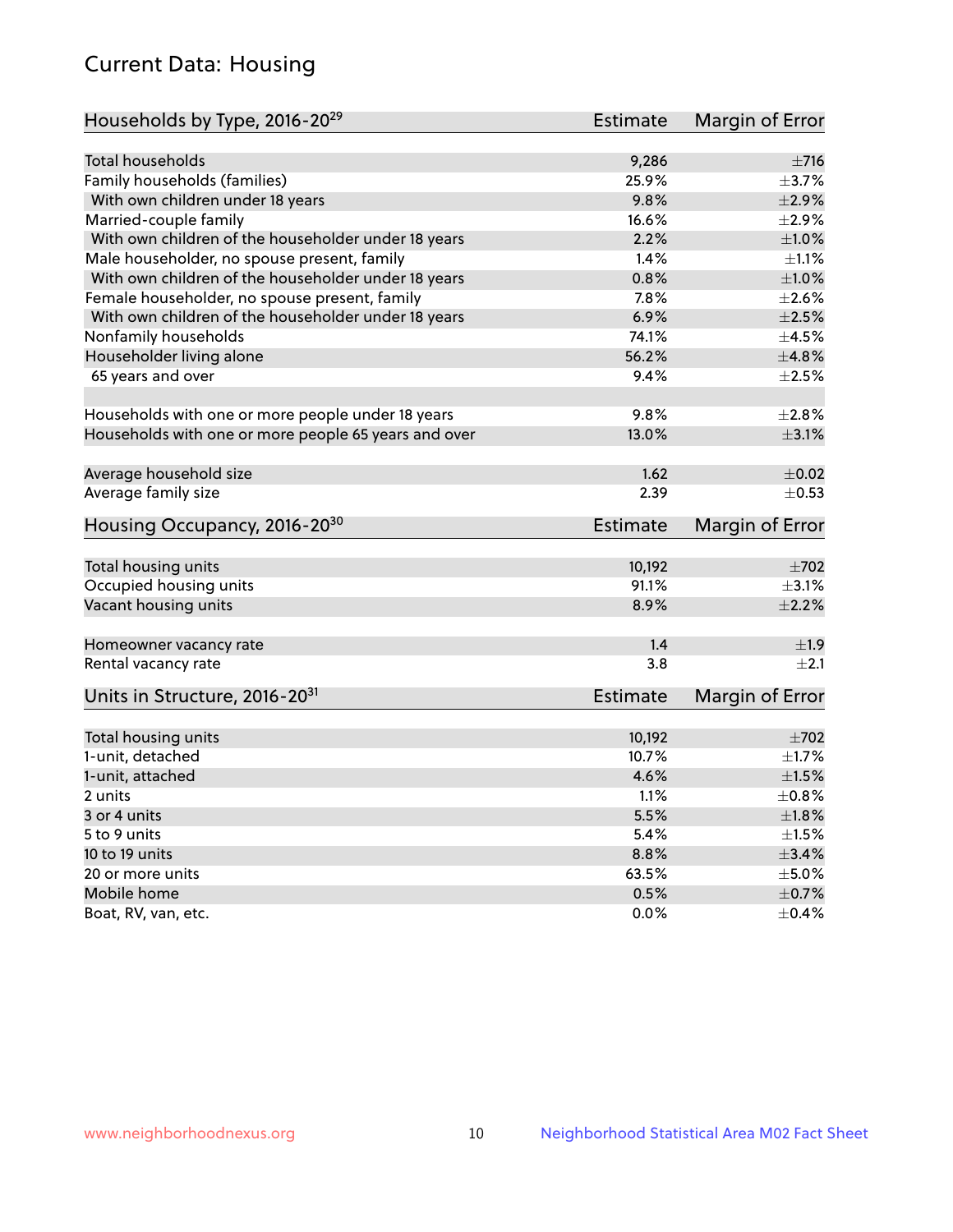# Current Data: Housing, continued...

| Year Structure Built, 2016-20 <sup>32</sup>    | <b>Estimate</b> | Margin of Error |
|------------------------------------------------|-----------------|-----------------|
| Total housing units                            | 10,192          | $\pm 702$       |
| Built 2014 or later                            | 10.4%           | ±3.4%           |
| Built 2010 to 2013                             | 5.0%            | $\pm1.7\%$      |
| Built 2000 to 2009                             | 30.8%           | $\pm$ 4.0%      |
| Built 1990 to 1999                             | 13.7%           | $\pm 3.6\%$     |
| Built 1980 to 1989                             | 9.8%            | $\pm 2.0\%$     |
| Built 1970 to 1979                             | 7.2%            | $\pm 2.9\%$     |
| Built 1960 to 1969                             | 5.1%            | $\pm1.8\%$      |
| Built 1950 to 1959                             | 3.9%            | $\pm1.7\%$      |
| Built 1940 to 1949                             | 2.0%            | $\pm 1.2\%$     |
| Built 1939 or earlier                          | 12.0%           | $\pm 2.0\%$     |
| Housing Tenure, 2016-2033                      | <b>Estimate</b> | Margin of Error |
| Occupied housing units                         | 9,286           | $\pm 716$       |
| Owner-occupied                                 | 31.1%           | ±4.3%           |
| Renter-occupied                                | 68.9%           | $\pm$ 3.7%      |
| Average household size of owner-occupied unit  | 1.77            | $\pm$ 0.11      |
| Average household size of renter-occupied unit | 1.55            | $\pm$ 0.03      |
| Residence 1 Year Ago, 2016-20 <sup>34</sup>    | <b>Estimate</b> | Margin of Error |
| Population 1 year and over                     | 16,233          | $\pm$ 1,256     |
| Same house                                     | 70.8%           | $\pm 2.4\%$     |
| Different house in the U.S.                    | 28.7%           | $\pm 4.1\%$     |
| Same county                                    | 13.2%           | $\pm 2.7\%$     |
| Different county                               | 15.5%           | $\pm$ 3.4%      |
| Same state                                     | 7.2%            | $\pm 2.3\%$     |
| Different state                                | 8.3%            | $\pm 2.7\%$     |
| Abroad                                         | 0.5%            | $\pm$ 0.5%      |
| Value of Housing Unit, 2016-20 <sup>35</sup>   | <b>Estimate</b> | Margin of Error |
| Owner-occupied units                           | 2,890           | $\pm$ 454       |
| Less than \$50,000                             | 0.1%            | $\pm$ 3.7%      |
| \$50,000 to \$99,999                           | 1.2%            | $\pm$ 3.2%      |
| \$100,000 to \$149,999                         | 9.0%            | $\pm$ 4.2%      |
| \$150,000 to \$199,999                         | 12.5%           | $\pm$ 4.2%      |
| \$200,000 to \$299,999                         | 21.1%           | ±9.8%           |
| \$300,000 to \$499,999                         | 21.9%           | $\pm$ 3.3%      |
| \$500,000 to \$999,999                         | 21.9%           | $\pm$ 6.3%      |
| \$1,000,000 or more                            | 12.2%           | $\pm 10.0\%$    |
| Mortgage Status, 2016-20 <sup>36</sup>         | <b>Estimate</b> | Margin of Error |
|                                                |                 |                 |
| Owner-occupied units                           | 2,890           | $\pm$ 454       |
| Housing units with a mortgage                  | 71.8%           | $\pm$ 15.7%     |
| Housing units without a mortgage               | 28.2%           | ±11.8%          |

Neighborhood Statistical Area M02 Fact Sheet 11 11 www.neighborhoodnexus.org

Housing units without a mortgage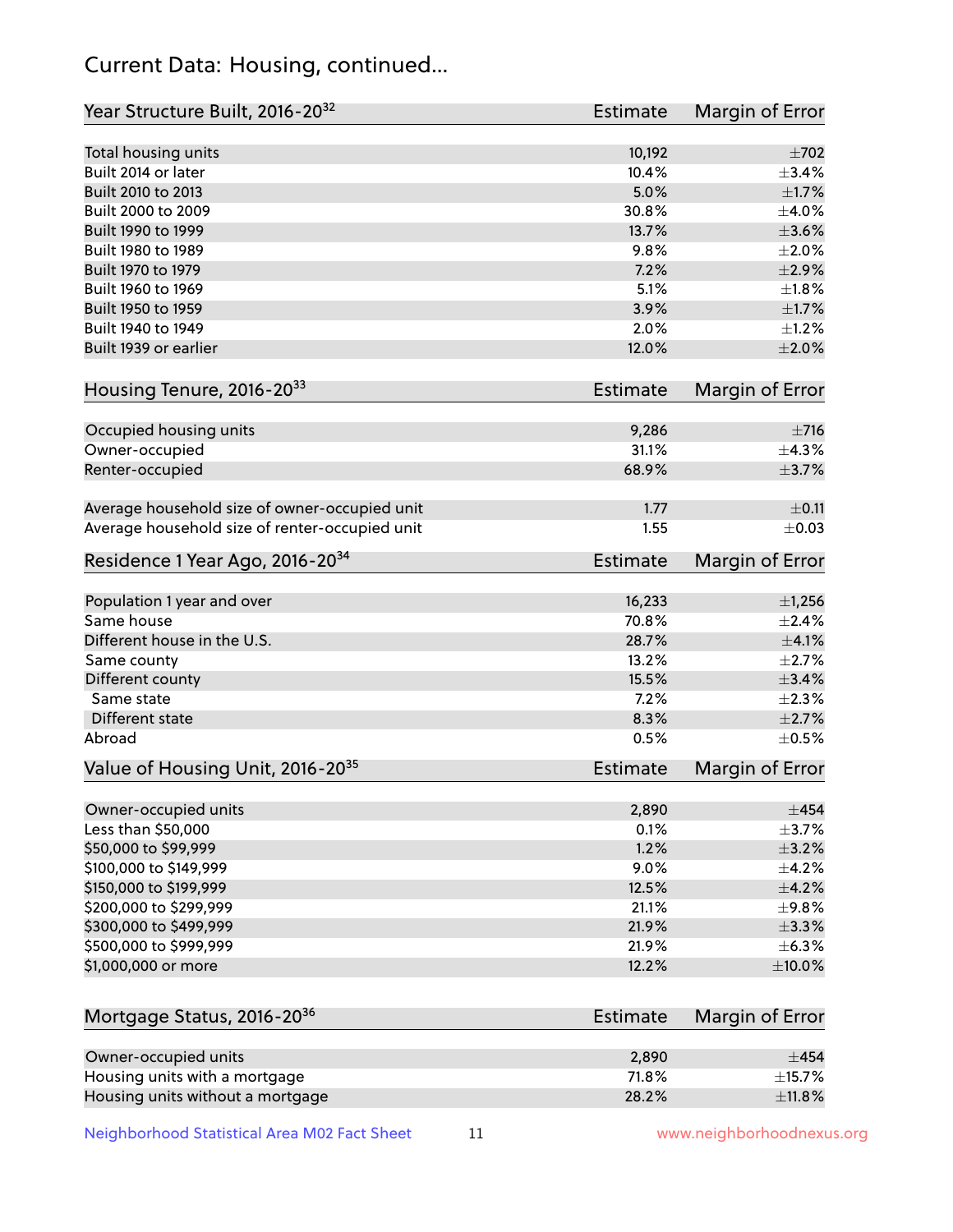# Current Data: Housing, continued...

| Selected Monthly Owner Costs, 2016-20 <sup>37</sup> | Estimate | Margin of Error |
|-----------------------------------------------------|----------|-----------------|
|                                                     |          |                 |
| Housing units with a mortgage                       | 2,076    | $\pm$ 316       |
| Less than \$300                                     | 0.0%     | $\pm 2.6\%$     |
| \$300 to \$499                                      | $0.0\%$  | $\pm 2.6\%$     |
| \$500 to \$999                                      | 4.4%     | $\pm$ 5.0%      |
| \$1,000 to \$1,499                                  | 16.0%    | $\pm$ 5.5%      |
| \$1,500 to \$1,999                                  | 25.3%    | $\pm$ 7.1%      |
| \$2,000 to \$2,999                                  | 27.7%    | $\pm$ 7.6%      |
| \$3,000 or more                                     | 26.6%    | $\pm$ 11.6%     |
|                                                     |          |                 |
| Median (dollars)                                    | \$2,146  | ±139            |
|                                                     |          |                 |
| Housing units without a mortgage                    | 814      | $\pm$ 365       |
| Less than \$150                                     | 37.0%    | ±37.4%          |
| \$150 to \$249                                      | $0.0\%$  | $\pm$ 6.5%      |
| \$250 to \$349                                      | 1.3%     | $\pm$ 6.5%      |
| \$350 to \$499                                      | 18.7%    | $\pm$ 9.9%      |
| \$500 to \$699                                      | 11.1%    | $\pm$ 8.7%      |
| \$700 or more                                       | 31.9%    | $\pm$ 10.0%     |
|                                                     |          |                 |
| Median (dollars)                                    | \$463    | $\pm$ 35        |

| Selected Monthly Owner Costs as a Percentage of | <b>Estimate</b> | Margin of Error |
|-------------------------------------------------|-----------------|-----------------|
| Household Income, 2016-20 <sup>38</sup>         |                 |                 |
|                                                 |                 |                 |
| Housing units with a mortgage <sup>39</sup>     | 2,062           | $\pm$ 373       |
| Less than 20.0 percent                          | 47.8%           | $\pm$ 6.2%      |
| 20.0 to 24.9 percent                            | 16.4%           | $\pm$ 5.6%      |
| 25.0 to 29.9 percent                            | 5.9%            | $\pm$ 3.9%      |
| 30.0 to 34.9 percent                            | 16.0%           | $\pm$ 10.2%     |
| 35.0 percent or more                            | 13.9%           | $\pm$ 6.1%      |
|                                                 |                 |                 |
| Housing units without a mortgage <sup>40</sup>  | 672             | $\pm$ 311       |
| Less than 10.0 percent                          | 61.7%           | $\pm$ 29.5%     |
| 10.0 to 14.9 percent                            | 9.6%            | $\pm$ 8.9%      |
| 15.0 to 19.9 percent                            | 7.3%            | $\pm$ 4.7%      |
| 20.0 to 24.9 percent                            | $3.9\%$         | $\pm$ 8.0%      |
| 25.0 to 29.9 percent                            | 8.1%            | $\pm$ 8.9%      |
| 30.0 to 34.9 percent                            | $0.0\%$         | $\pm$ 5.6%      |
| 35.0 percent or more                            | 9.5%            | $\pm$ 10.6%     |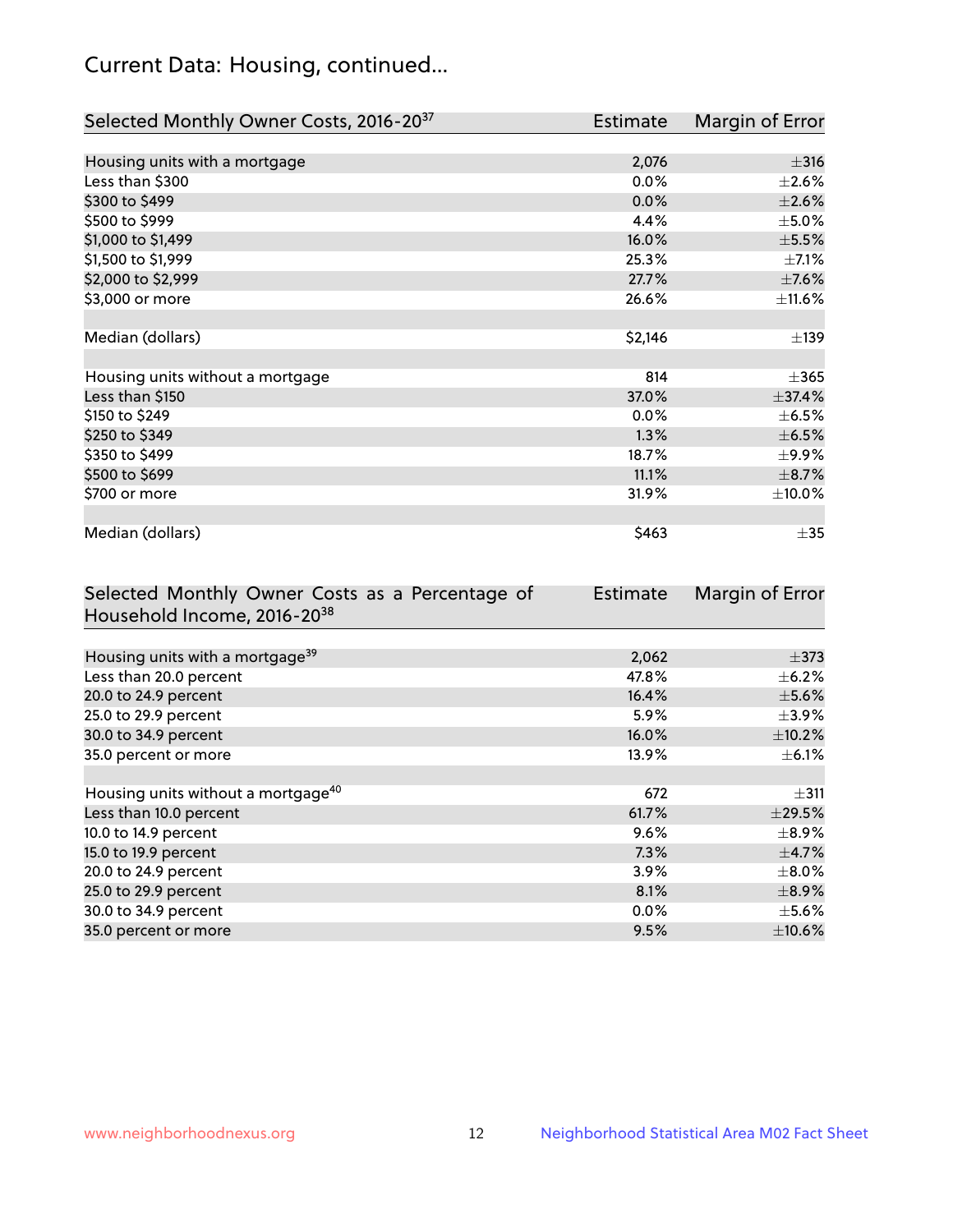# Current Data: Housing, continued...

| Gross Rent, 2016-20 <sup>41</sup>               | <b>Estimate</b> | Margin of Error |
|-------------------------------------------------|-----------------|-----------------|
|                                                 |                 |                 |
| Occupied units paying rent                      | 6,322           | $\pm 603$       |
| Less than \$200                                 | 4.7%            | $\pm$ 3.1%      |
| \$200 to \$499                                  | 19.2%           | ±6.8%           |
| \$500 to \$749                                  | 3.6%            | $\pm 2.5\%$     |
| \$750 to \$999                                  | 2.3%            | $\pm 1.7\%$     |
| \$1,000 to \$1,499                              | 24.9%           | $\pm$ 5.8%      |
| \$1,500 to \$1,999                              | 30.6%           | $\pm$ 3.7%      |
| \$2,000 or more                                 | 14.6%           | $\pm 3.0\%$     |
| Median (dollars)                                | \$1,420         | $\pm$ 47        |
|                                                 |                 |                 |
| No rent paid                                    | 74              | ±91             |
|                                                 |                 |                 |
| Gross Rent as a Percentage of Household Income, | <b>Estimate</b> | Margin of Error |
| $2016 - 20^{42}$                                |                 |                 |
|                                                 |                 |                 |
| Occupied units paying rent <sup>43</sup>        | 6,200           | $\pm$ 744       |
| Less than 15.0 percent                          | 13.0%           | $\pm$ 3.7%      |
| 15.0 to 19.9 percent                            | 13.8%           | $\pm 2.7\%$     |
| 20.0 to 24.9 percent                            | 18.4%           | $\pm$ 5.8%      |
| 25.0 to 29.9 percent                            | 17.6%           | $\pm$ 5.7%      |
| 30.0 to 34.9 percent                            | 7.9%            | $\pm 2.5\%$     |
| 35.0 percent or more                            | 29.4%           | $\pm$ 4.7%      |

# Current Data: Transportation

| Commuting to Work, 2016-20 <sup>44</sup>  | Estimate | <b>Margin of Error</b> |
|-------------------------------------------|----------|------------------------|
|                                           |          |                        |
| Workers 16 years and over                 | 10,086   | $\pm 724$              |
| Car, truck, or van - drove alone          | 66.0%    | $\pm$ 3.8%             |
| Car, truck, or van - carpooled            | 3.3%     | $\pm 1.5\%$            |
| Public transportation (excluding taxicab) | 3.4%     | $\pm 1.5\%$            |
| Walked                                    | 7.9%     | $\pm 2.5\%$            |
| Other means                               | 6.6%     | $\pm 2.2\%$            |
| Worked at home                            | 12.7%    | $\pm$ 3.0%             |
|                                           |          |                        |
| Mean travel time to work (minutes)        | 22.4     | $\pm 1.0$              |

| Access to a Vehicle, 2016-20 <sup>45</sup> | Estimate | Margin of Error |
|--------------------------------------------|----------|-----------------|
|                                            |          |                 |
| Occupied housing units                     | 9.286    | $\pm$ 716       |
| No vehicles available                      | 22.0%    | $+5.3%$         |
| 1 vehicle available                        | 50.9%    | $\pm$ 5.0%      |
| 2 vehicles available                       | 24.4%    | $+2.7%$         |
| 3 or more vehicles available               | 2.7%     | $\pm$ 1.7%      |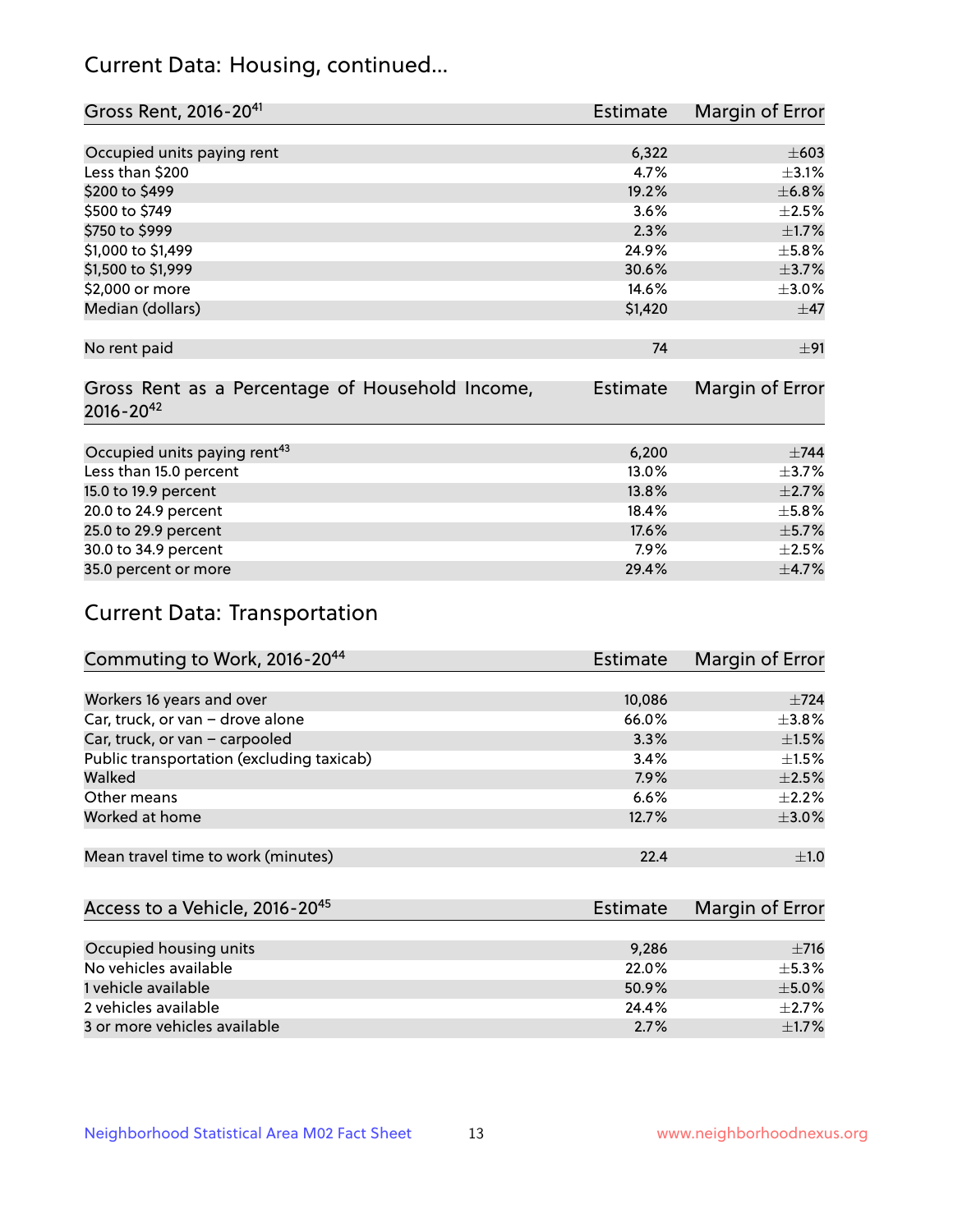# Current Data: Health

| Health Insurance coverage, 2016-2046                    | <b>Estimate</b> | Margin of Error |
|---------------------------------------------------------|-----------------|-----------------|
|                                                         |                 |                 |
| Civilian Noninstitutionalized Population                | 16,162          | ±1,254          |
| With health insurance coverage                          | 94.2%           | $\pm 1.9\%$     |
| With private health insurance coverage                  | 77.9%           | $\pm 2.2\%$     |
| With public health coverage                             | 23.3%           | $\pm$ 4.6%      |
| No health insurance coverage                            | 5.8%            | $\pm 2.0\%$     |
| Civilian Noninstitutionalized Population Under 19 years | 1,711           | ±1,711          |
| No health insurance coverage                            | 1.2%            | $\pm 3.6\%$     |
|                                                         |                 |                 |
| Civilian Noninstitutionalized Population 19 to 64 years | 12,945          | ±1,111          |
| In labor force:                                         | 10,116          | $\pm 755$       |
| Employed:                                               | 9,691           | $\pm 697$       |
| With health insurance coverage                          | 94.5%           | $\pm 2.2\%$     |
| With private health insurance coverage                  | 92.1%           | $\pm 2.7\%$     |
| With public coverage                                    | 3.9%            | $\pm$ 1.9%      |
| No health insurance coverage                            | 5.5%            | ±1.9%           |
|                                                         |                 |                 |
| Unemployed:                                             | 425             | $\pm 697$       |
| With health insurance coverage                          | 88.9%           | ±35.1%          |
| With private health insurance coverage                  | 68.7%           | ±42.8%          |
| With public coverage                                    | 25.4%           | ±20.2%          |
| No health insurance coverage                            | 11.1%           | $\pm$ 15.0%     |
|                                                         |                 |                 |
| Not in labor force:                                     | 2,829           | $\pm 744$       |
| With health insurance coverage                          | 88.0%           | $\pm 1.7\%$     |
| With private health insurance coverage                  | 61.4%           | ±22.8%          |
| With public coverage                                    | 35.9%           | $\pm$ 16.0%     |
| No health insurance coverage                            | 12.0%           | $\pm$ 8.2%      |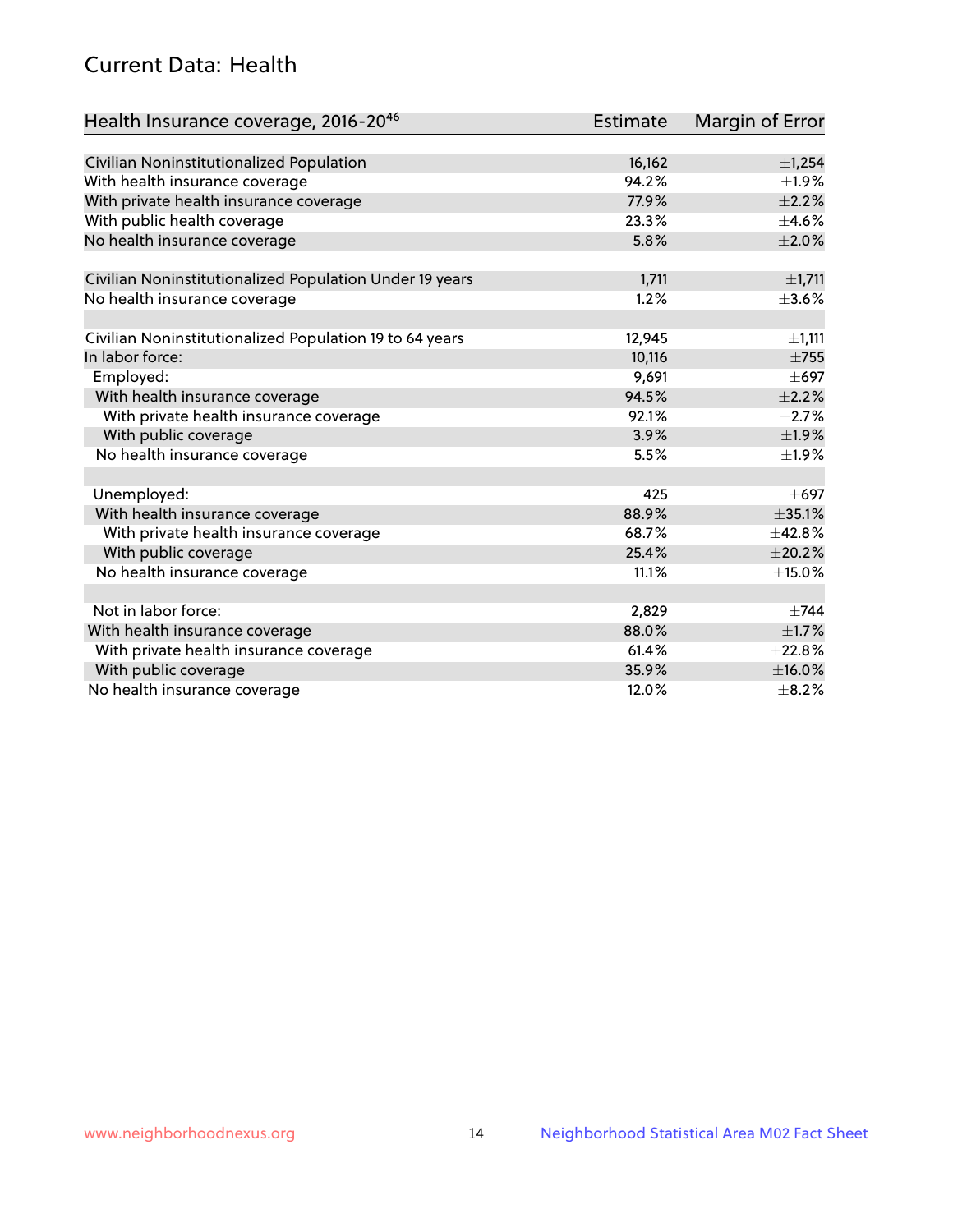#### Notes:

- 1. Source: U.S. Census Bureau, Decennial Census 2000, SF1 tables P8, P12; American Community Survey, tables B01001, B03002
- 2. This category includes Pacific Islanders, Native Americans and Alaska Natives, people who identify as some other race, and those who identify as bi/multi racial.
- 3. Source: U.S. Census Bureau, Decennial Census 2000, SF1 tables P15, P16, P18, P19; American Community Survey, tables B11001, B11005, B11003
- 4. Source: U.S. Census Bureau, Decennial Census 2000, SF3 table P37; American Community Survey, table B15002
- 5. Source: U.S. Census Bureau, Longitudinal Employer-Household Dynamics Residential Area Characteristics, Table JT01 (Primary Jobs); Workplace Area Characteristics, Table JT00 (All Jobs)
- 6. Source: U.S. Census Bureau, Decennial Census 2000, SF3 tables P52, P87; American Community Survey, tables B19001, B17001
- 7. Source: U.S. Census Bureau, Decennial Census 2000, SF1 tables H3, H4; American Community Survey, tables B25002, B25009
- 8. Source: U.S. Census Bureau, Decennial Census 2000, SF3 table H44; American Community Survey, tables B25044
- 9. Source: Atlanta Police Department, COBRA; U.S. Census Bureau, American Community Survey, table B01001
- 10. Source: U.S. Census Bureau, American Community Survey, table B01001
- 11. Source: U.S. Census Bureau, American Community Survey, table B03002
- 12. Source: U.S. Census Bureau, American Community Survey, table B05002
- 13. Source: U.S. Census Bureau, American Community Survey, table B05003
- 14. Source: U.S. Census Bureau, American Community Survey, tables B19001, B19025, B19051, B19061, B19055, B19065, B19059, B19069, B19056, B19066, B19057, B19067, B22001, B19101, B19127
- 15. Source: U.S. Census Bureau, American Community Survey, tables B19201, B19214, B20017, B19313
- 16. Source: U.S. Census Bureau, American Community Survey, table B17010
- 17. Source: U.S. Census Bureau, American Community Survey, tables B17001, B17006, B17021, B17007. Table totals may be lower than the total population, as they are based on the population for whom poverty status is determined.
- 18. Source: U.S. Census Bureau, American Community Survey, B17001H, B17001B, B17001D, B17001I. Table totals may be lower than the total population, as they are based on the population for whom poverty status is determined.
- 19. Source: U.S. Census Bureau, American Community Survey, tables B23001, B23008
- 20. Source: U.S. Census Bureau, American Community Survey, table C24030
- 21. Source: U.S. Census Bureau, American Community Survey, table C24010
- 22. Source: U.S. Census Bureau, American Community Survey, table B24080
- 23. Source: U.S. Census Bureau, Longitudinal Employer-Household Dynamics Origin-Destination Data, Tables JT00 Main and JT00 Aux
- 24. Source: U.S. Census Bureau, Longitudinal Employer-Household Dynamics Origin-Destination Data, Tables JT00 Main and JT00 Aux
- 25. Source: U.S. Census Bureau, Longitudinal Employer-Household Dynamics Origin-Destination Data, Tables JT00 Main and JT00 Aux
- 26. Source: U.S. Census Bureau, Longitudinal Employer-Household Dynamics Origin-Destination Data, Tables JT00 Main and JT00 Aux
- 27. Source: U.S. Census Bureau, American Community Survey, table B14001
- 28. Source: U.S. Census Bureau, American Community Survey, table B15002
- 29. Source: U.S. Census Bureau, American Community Survey, tables B11001, B11003, B11007, B11005, B09019
- 30. Source: U.S. Census Bureau, American Community Survey, tables B25002, B25003, B25004
- 31. Source: U.S. Census Bureau, American Community Survey, table B25024
- 32. Source: U.S. Census Bureau, American Community Survey, table B25034
- 33. Source: U.S. Census Bureau, American Community Survey, tables B25009, B25008, B25003
- 34. Source: U.S. Census Bureau, American Community Survey, table B07003
- 35. Source: U.S. Census Bureau, American Community Survey, table B25075. This value is self-reported and may differ from home values as determined by the County Tax Assessor.
- 36. Source: U.S. Census Bureau, American Community Survey, table B25081
- 37. Source: U.S. Census Bureau, American Community Survey, table B25087
- 38. Source: U.S. Census Bureau, American Community Survey, table B25091
- 39. Excludes units where Selected Monthly Owner Costs as a Percentage of Income cannot be computed.
- 40. Excludes units where Selected Monthly Owner Costs as a Percentage of Income cannot be computed.
- 41. Source: U.S. Census Bureau, American Community Survey, table B25063
- 42. Source: U.S. Census Bureau, American Community Survey, table B25070
- 43. Excludes units where Gross Rent as a Percentage of Income cannot be computed.
- 44. Source: U.S. Census Bureau, American Community Survey, tables B08101, B08013
- 45. Source: U.S. Census Bureau, American Community Survey, table B25044
- 46. Source: U.S. Census Bureau, American Community Survey, tables B18135, B27011

The dagger (†) symbol denotes values that cannot be computed.